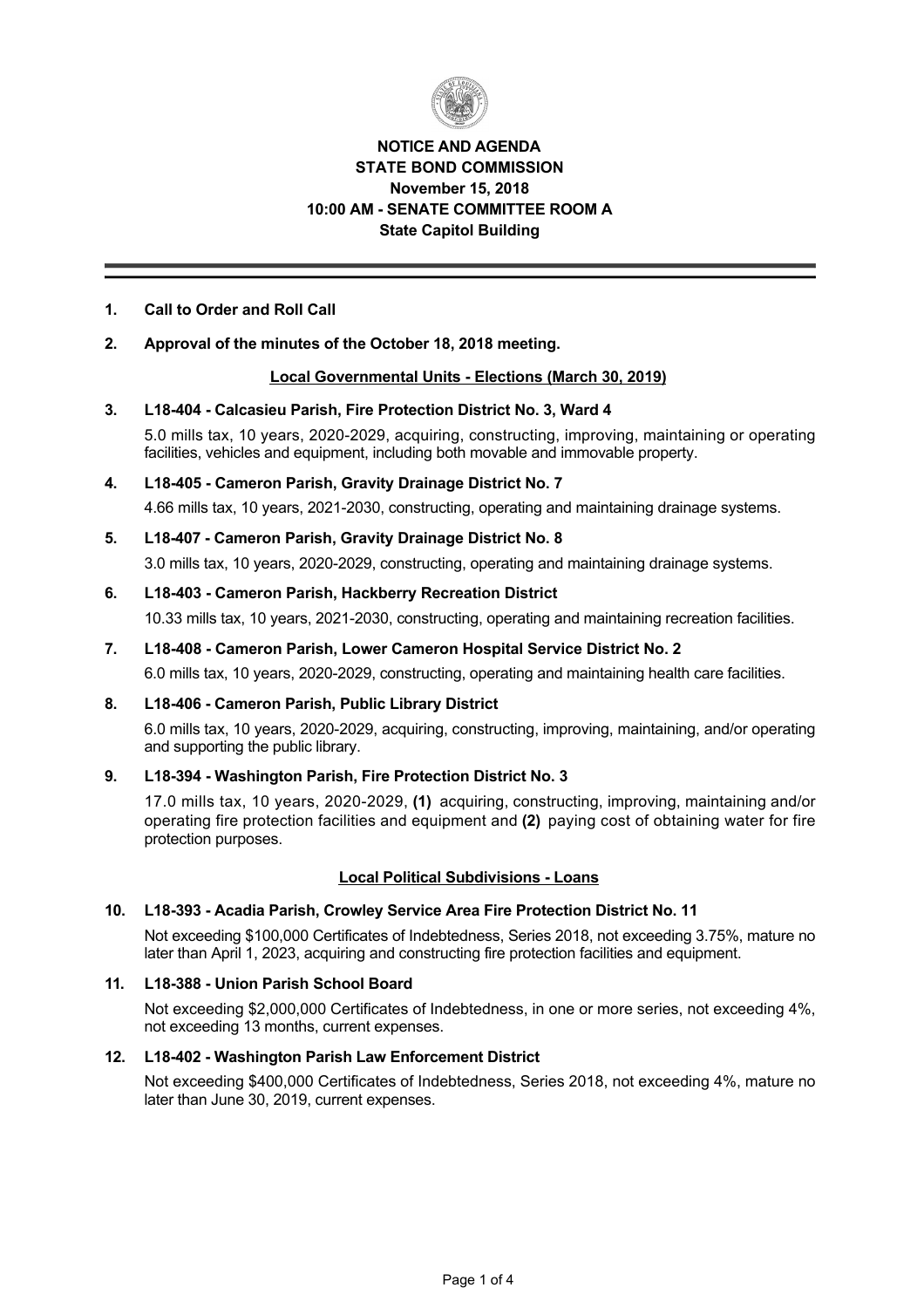## **Local Political Subdivisions - Bonds - Final Approval**

#### **13. L18390 Allen Parish, Hospital Service District No. 3**

Not exceeding \$5,000,000 Hospital Revenue Bonds, in one or more series, taxable or tax-exempt, not exceeding 6%, not exceeding 20 years, **(1)** acquiring, construction and installing improvements, extensions and additions to the hospital system, **(2)** refinancing all or a portion of Hospital Improvement Bonds, Series 2007 and Certificates of Indebtedness, Series 2012, **(3)** restructuring outstanding accounts payable as part of a comprehensive management plan, **(4)** funding a reserve fund, if necessary and **(5)** funding capitalized interest, if necessary.

#### **14. L16436A Allen Parish, Town of Oberlin**

**(1)** Not exceeding \$3,804,000 Water Revenue Bonds, not exceeding 2.25%, not exceeding 40 years, acquire and construct improvements and replacements to the waterworks system, including appurtenant facilities, equipment and fixtures; **(2)** Not exceeding \$3,804,000 Bond Anticipation Notes, not exceeding 4.5%, not exceeding 1 year, interim financing.

## **15. L18409 Beauregard Parish, Waterworks District No. 2 (LDH Program)**

Not exceeding \$2,000,000 Taxable Water Revenue Bonds, Series 2019, not exceeding 3%, not exceeding 22 years, establish, acquire, construct, improve, extend and maintain additions to the existing waterworks system, including treatment facilities, with all necessary equipment and installations.

#### **16. L18392 Claiborne Parish, Village of Athens (DEQ Project)**

Not exceeding \$480,000 Taxable Excess Revenue Bonds, Series 2018, noninterest bearing, not exceeding 10 years, acquiring, constructing and installing improvements, extensions and additions to the wastewater collection, treatment and disposal system.

#### **17. L18397 East Feliciana Parish, Waterworks District No. 7**

**(1)** Not exceeding \$1,384,000 Water Revenue Bonds, not exceeding 2.125%, not exceeding 40 years, acquiring and constructing improvements and extensions to the waterworks system, including appurtenant equipment and fixtures; **(2)** Not exceeding \$1,384,000 Bond Anticipation Notes, not exceeding 4.5%, not exceeding 2 years, interim financing.

#### **18. L18391 Lincoln Parish Police Jury**

**(1)** Not exceeding \$2,677,000 Sales Tax Bonds, not exceeding 3.875%, not exceeding 40 years, improving the Lincoln Parish Detention Center; **(2)** Not exceeding \$2,677,000 Bond Anticipation Notes, not exceeding 4.0%, not exceeding 2 years, interim financing.

## **19. L18396 Red River Parish, Town of Coushatta**

**(1)**  Not exceeding \$4,174,000 Water Revenue Bonds, not exceeding 3.125%, not exceeding 40 years, constructing and acquiring improvements and replacements to the waterworks system, including appurtenant equipment, fixtures and accessories; **(2)** Not exceeding \$4,174,000 Bond Anticipation Notes, not exceeding 4.5%, not exceeding 18 months, interim financing.

## **20. L18415 St. Tammany Parish, Fire Protection District No. 13**

Not exceeding \$1,500,000 Revenue Bonds, in one or more series, not exceeding 5%, mature no later than December 1, 2029, **(1)** acquisition, construction, improvement, maintenance and/or operation of fire protection facilities and equipment, including vehicles and **(2)** funding a reserve fund, if necessary.

#### **21. L18414 St. Tammany Parish, Town of Pearl River (DEQ Project)**

Not exceeding \$1,000,000 Taxable Sales Tax Bonds, not exceeding 0.95%, not exceeding 22 years, acquisition, construction and installation of improvements and extensions to the sewerage portion of the combined water and sewerage system.

#### **22. L18411 St. Tammany Parish Council**

Not exceeding \$38,500,000 Utilities Revenue Refunding Bonds, in one or more series, not exceeding 7%, mature no later than August 1, 2044, **(1)** refunding all or portion of Utilities Revenue Bonds Series 2010B and **(2)** funding a reserve fund, if required.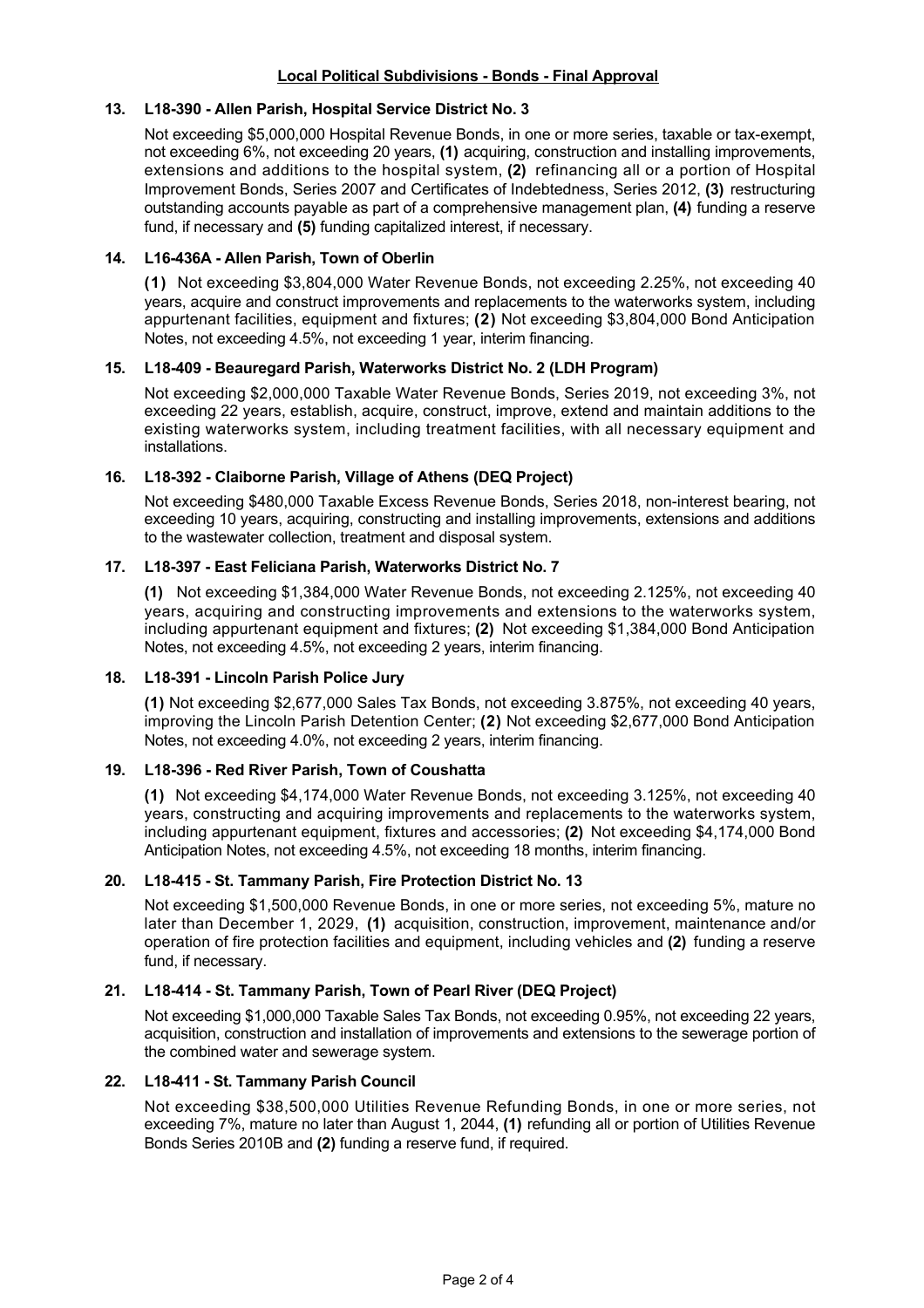# **23. L18412 St. Tammany Parish Council**

Not exceeding \$4,000,000 Limited Tax Revenue Refunding Bonds, in one or more series, not exceeding 6%, mature no later than March 1, 2025, refunding all or portion of Limited Tax Revenue Bonds, Series 2009.

#### **24. L18413 St. Tammany Parish Council**

Not exceeding \$2,700,000 Limited Tax Refunding Bonds, in one or more series, not exceeding 6%, mature no later than March 1, 2025, refunding all or a portion of Limited Tax Revenue Bonds Series 2008.

## **25. L18410 Winn Parish, Village of Calvin (DEQ Project)**

Not exceeding \$760,000 Taxable Excess Revenue Bonds, Series 2018, non-interest bearing, not exceeding 10 years, acquiring, constructing and installing improvements, extensions and additions to the wastewater collection, treatment and disposal system.

#### **State Agencies, Boards and Commissions**

#### **26. S18011 Louisiana Housing Corporation (Peace Lake Towers Apartments)**

Not exceeding \$13,500,000 Multifamily Housing Revenue Bonds (Volume Cap), in one or more series, not exceeding 8%, not exceeding 40 years, acquisition, rehabilitation and equipping of a 131 unit multifamily housing facility in New Orleans.

#### **27. S18026 Louisiana Housing Corporation (Hammond Eastside Project)**

Not exceeding \$3,000,000 Multifamily Housing Revenue Bonds (Volume Cap), in one or more series, not exceeding 12%, not exceeding 40 years, acquisition, construction, rehabilitation and equipping of a 28-unit multifamily housing facility in Hammond.

#### **Political Subdivisions - Bonds**

#### **28. S18032 Louisiana Community Development Authority (City of Bossier City Public Improvement Projects)**

Not exceeding \$60,000,000 Revenue Bonds, Series 2018, in one or more series, not exceeding 6%, not exceeding 30 years, **(1)** additions, acquisitions, repairs and/or expansions needed to maintain works of public improvement, **(2)** funding a reserve fund and **(3)** paying the premiums for a bond insurance policy and for a debt service reserve fund surety bond, if necessary.

## **29. S18033 Louisiana Community Development Authority (Livingston Parish GOMESA Project)**

Not exceeding \$9,000,000 Revenue Bonds, not exceeding 7%, not exceeding 20 years, funding qualified GOMESA Projects within the Parish.

#### **30. S18034 Louisiana Community Development Authority (Tangipahoa Parish GOMESA Project)**

Not exceeding \$9,000,000 Revenue Bonds, not exceeding 7%, not exceeding 20 years, funding qualified GOMESA Projects within the Parish.

#### **31. S18035 Louisiana Community Development Authority (Capital Region Planning Commission Project)**

Not exceeding \$300,000 Revenue Bonds, not exceeding 5.35%, not exceeding 20 years, acquisition and renovations of a building located in Baton Rouge to develop a Capital Region Resiliency Center.

#### **Ratifications and or Amendments to Prior Approvals**

#### **32. L05336F Industrial Development Board of the Parish of Ascension, Louisiana, Inc. (IMTT Geismar Project)**

Amendment of prior approvals granted on July 22, 2005, December 15, 2005, May 18, 2006, August 17, 2006, August 20, 2009, and December 18, 2014, to approve cost of issuance associated with an interest rate conversion.

# **33. S06-036D - Louisiana Public Facilities Authority (International-Matex Tank Terminals Project)** Amendment of prior approvals granted on June 15, 2006, August 17, 2006, August 20, 2009, and December 18, 2014, to approve cost of issuance associated with an interest rate conversion.